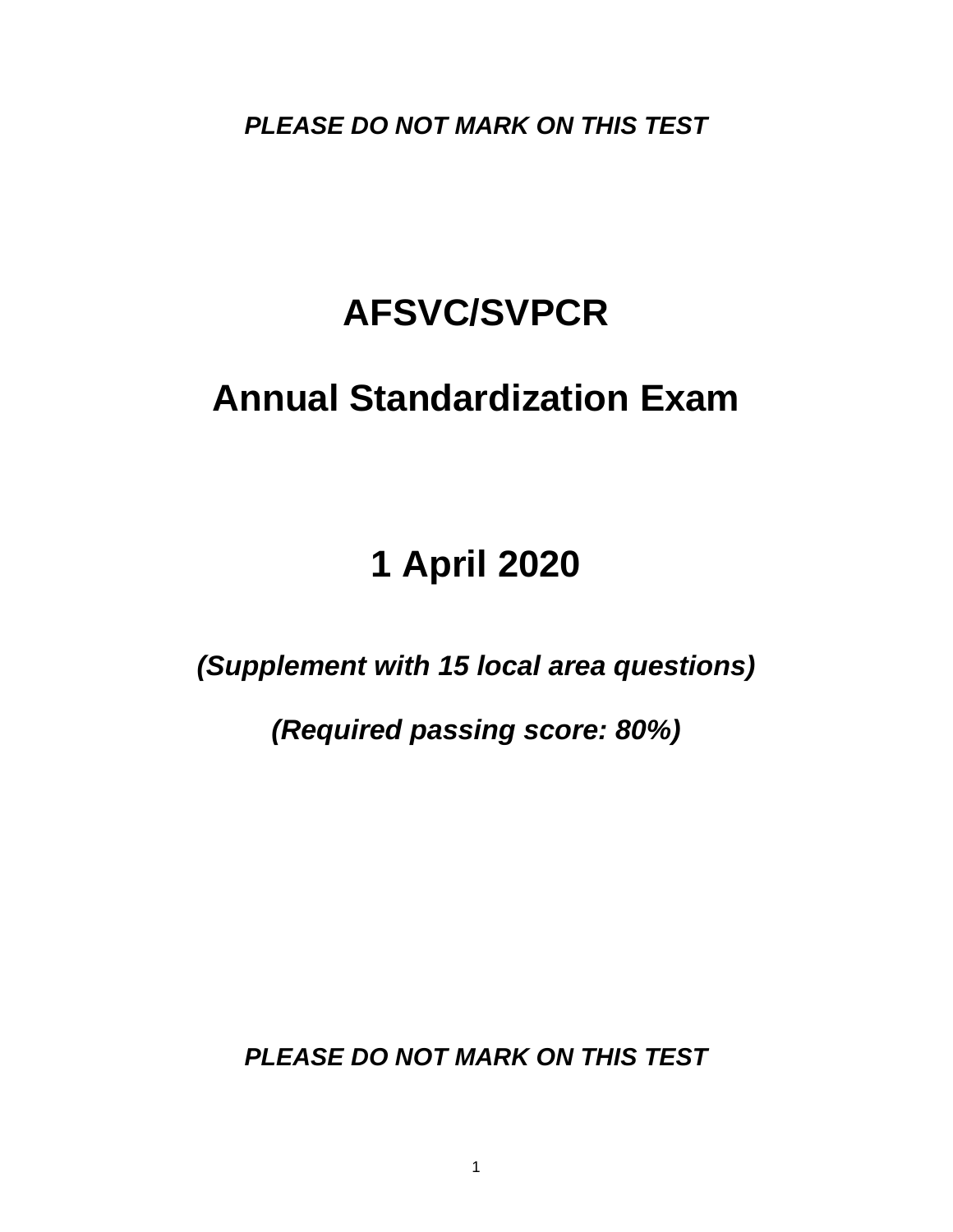### **Annual Standardization Exam Questions (35)**

(Select *Best Answer* for each question)

#### *Questions 1 – 18 Reference AFMAN 34-152*

- 1. No person shall operate or occupy an Aero Club aircraft unless they have: (Para: *3.7.3.3*.)
	- A. Executed an AF Form 1585, Covenant Not To Sue and Indemnity Agreement, within the previous 12 months.
	- B. Successfully completed the checkout requirements.
	- C. Successfully completed three takeoffs and landings within the previous 90 days.
- 2. Pilots must complete all checkouts in an\_\_\_\_\_\_\_and demonstrate performance to the applicable standards specified in the [10, 2010]. to the applicable standards specified in the
	- A. Aircraft similar to the aircraft they desire to fly; USAF Aero Club Instructor Standardization Guide.
	- B. Aero Club aircraft; USAF Aero Club Instructor Standardization Guide.
	- C. Aero Club aircraft; applicable Airmen Certification Standards (ACS).
- 3. For all flights, pilots will compute: (Para: *6.25.4.*)
	- A. Actual aircraft takeoff and performance data and fuel remaining.
	- B. Takeoff and landing performance for each airport of intended use and weight and balance data.
	- C. Weight and balance data and fuel remaining.
- 4. Is fire resistant clothing encouraged? (Para: 5.4.)
	- A. Yes, but only in fire prone aircraft.
	- B. No, there is no such recommendation
	- C. Yes, when flying Aero Club aircraft
- 5. What is a requirement when refueling Aero Club Aircraft? (Para: 6.12.)
	- A. No passengers or crew are permitted in the aircraft during refueling.
	- B. Ensure the fuel pump has a recent state certified inspection sticker.
	- C. Stand clear of the aircraft and wait for fuel nozzle automatic shut-off.
- 6. What are the night minimums for Aero Club aircraft? (Para: 6.13.3.)
	- A. 3 miles visibility and 1000ft cloud ceiling.
	- B. 5 miles visibility and 2500 ft cloud ceiling.
	- C. 1 mile visibility and clear of clouds.
- 7. Touch-and-go's may be performed in Aero Club complex aircraft: (Para: 6.18.9.)
	- A. When the PIC has completed touch-and-go's during the aircraft checkout.
	- B. Only with a qualified flight instructor on board and approved by the manager.
	- C. At all times.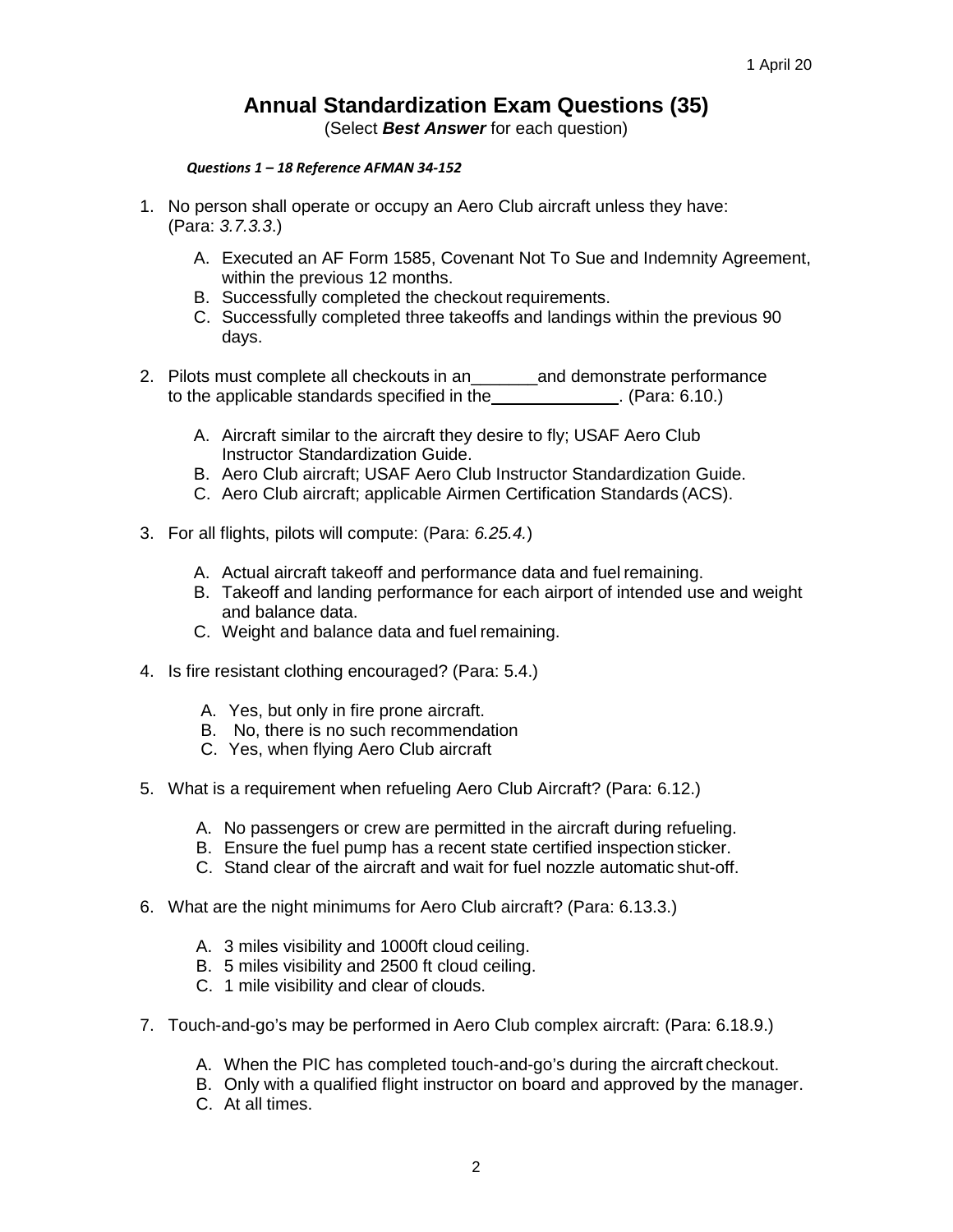- 8. What is the minimum fuel reserve for Aero Club aircraft? (Para: 6.24.)
	- A. 30 mins day, 45 mins night.
	- B. 45 mins day, 1 hour night.
	- C. 1 hour day, 1 hour night.
- 9. Managers or Chief Flight Instructors credit pilot activities performed in other than club aircraft to satisfy currency requirements. (Para: 6.8.1.)
	- A. May
	- B. Should not
	- C. Will not
- 10. The maximum duty day allowed for single pilots is \_\_\_\_, two qualified pilots with dual controls is \_\_\_\_\_\_? (Para: 6.16.)
	- A. 12 hours; 16 hours
	- B. 12 hours; 24 hours
	- C. 16 hours; 24 hours
- 11. When does an Aero Club pilot's duty day begin? (Para: 6.16.)
	- A. Flight duty day begins when the pilot(s) reports to the aero club for the first flight, or to the duty location (place of employment) for the first duty (work) of the day, whichever occurs first.
	- B. When the Pilot(s) leaves the house for work.
	- C. When the pilot(s) Arrivers at the Airport.
- 12. Simulated emergency training: (Para: 6.13.8.)
	- A. May be conducted in Instrument Meteorological Conditions (IMC) with approval from the Manager or Chief Flight Instructor.
	- B. Is limited to Visual Meteorological Conditions (VMC).
	- C. Is not authorized in any Aero Club aircraft, unless part of the private pilot syllabus.
- 13. When can a pilot in command of an aircraft deviate from any rule in the AFMAN? (Para: 1.1.)
	- A. During an in-flight emergency requiring immediate action, the pilot can deviate from all sections of Part 61.
	- B. In order to comply with ATC direction while operating at a military field.
	- C. During an in-flight emergency requiring immediate actions, to the extent required to meet that emergency.
- 14. What is the minimum altitude for all US Air Force Aero Club aircraft, except for takeoff and landing or while participating in a flight lesson from the approved training syllabus: (Para: 6.19.1.)
	- A. 500ft AGL.
	- B. 100ft AGL.
	- C. 1000ft AGL.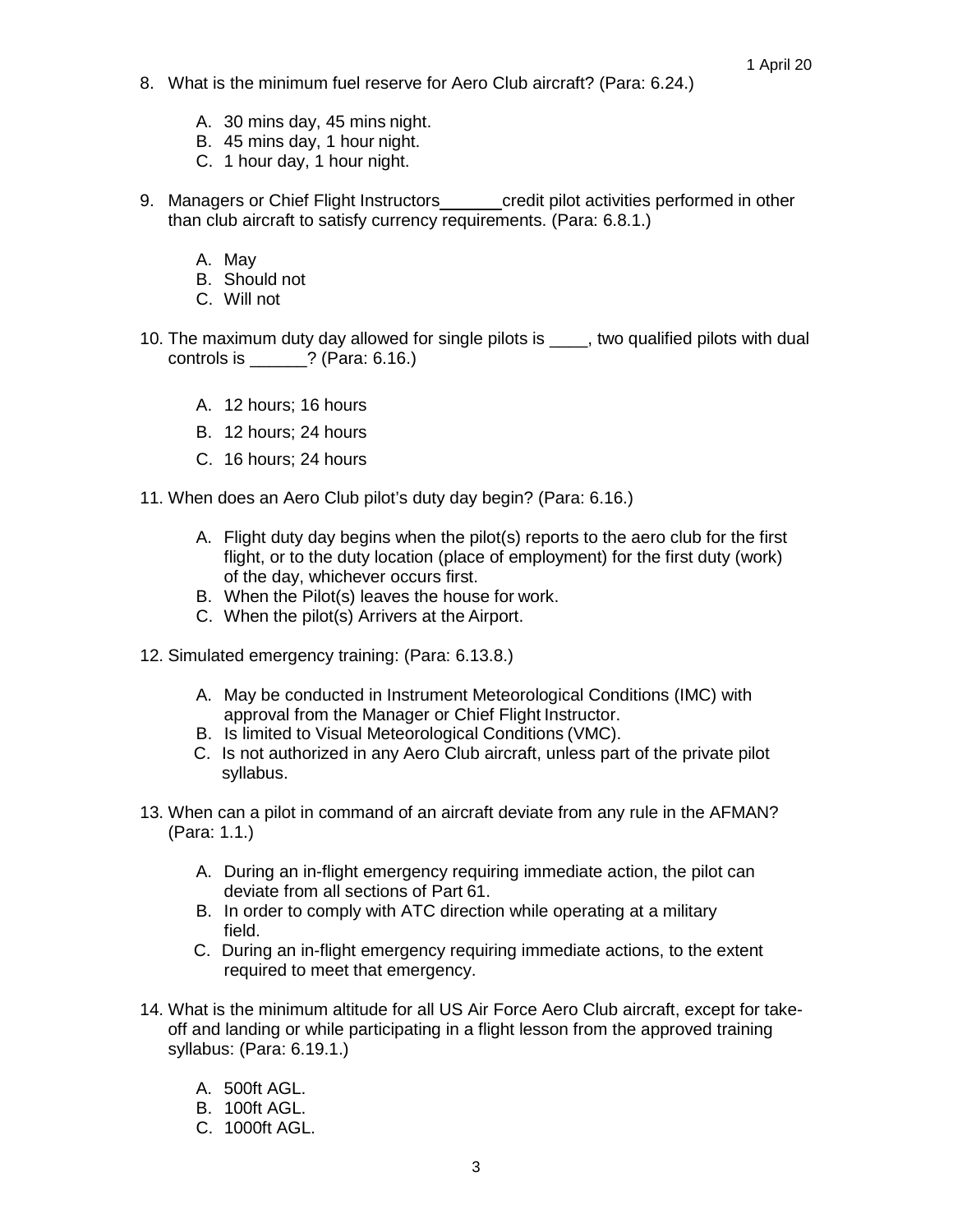- 15. Which of the following is true regarding an Aero Club pilot who has not completed three takeoff and landings within the required 60 or 90 day period? (Para: 6.8.2.)
	- A. The pilot may conduct the required landings by themselves.
	- B. The pilot must fly the required landings with an instructor.
	- C. The pilot must complete a recurrency check.
- 16. To act as pilot-in-command, pilots with less than 200 pilot hours must have accomplished three takeoffs and landings within the preceding in each make and model aircraft the pilot desires to fly. Pilots with at least 200 pilot hours will have accomplished three takeoffs and landings within the preceding in each category and class aircraft the pilot requests to fly. (Para: 6.8.3.)
	- A. 60;90
	- B. 90;120
	- C. 30;60
- 17. The following shall not be performed at night: (Para: 6.14.3.; 6.14.4.)
	- A. VFR Flight below 2000 feet AGL for any stage of flight except takeoff and landing.
	- B. Operations at airports without runway lighting.
	- C. Both A and B.
- 18. Special VFR in Aero Club aircraft may only be conducted: (Para 6.13.7.)
	- A. If the PIC has a Special VFR endorsement.
	- B. By an Aero Club pilot with a current instrument rating, in an aircraft certified for instrument flight.
	- C. Clear of Clouds.

#### *Questions 19 – 24 Reference 14 CFR Parts 61 and 91*

- 19. To maintain night currency, the pilot must have made 3 takeoffs and 3 landings to a full stop within the preceding 90 days and within the periods of: (61.57(b)
	- A. Sunset to sunrise.
	- B. One hour after sunset to 1 hour before sunrise.
	- C. The end of civil twilight to the beginning of civil twilight.
- 20. A flight review will consist of: (61.56)
	- A. A minimum of three takeoffs and landings and a review of those maneuvers necessary for the pilot to demonstrate the appropriate pilot privileges.
	- B. A minimum of 1 hour of ground training and 1 hour of flight training.
	- C. A minimum of 1 hour of flight time to include the maneuvers and procedures for the pilot to demonstrate the safe exercise of the privileges of the pilot certificate.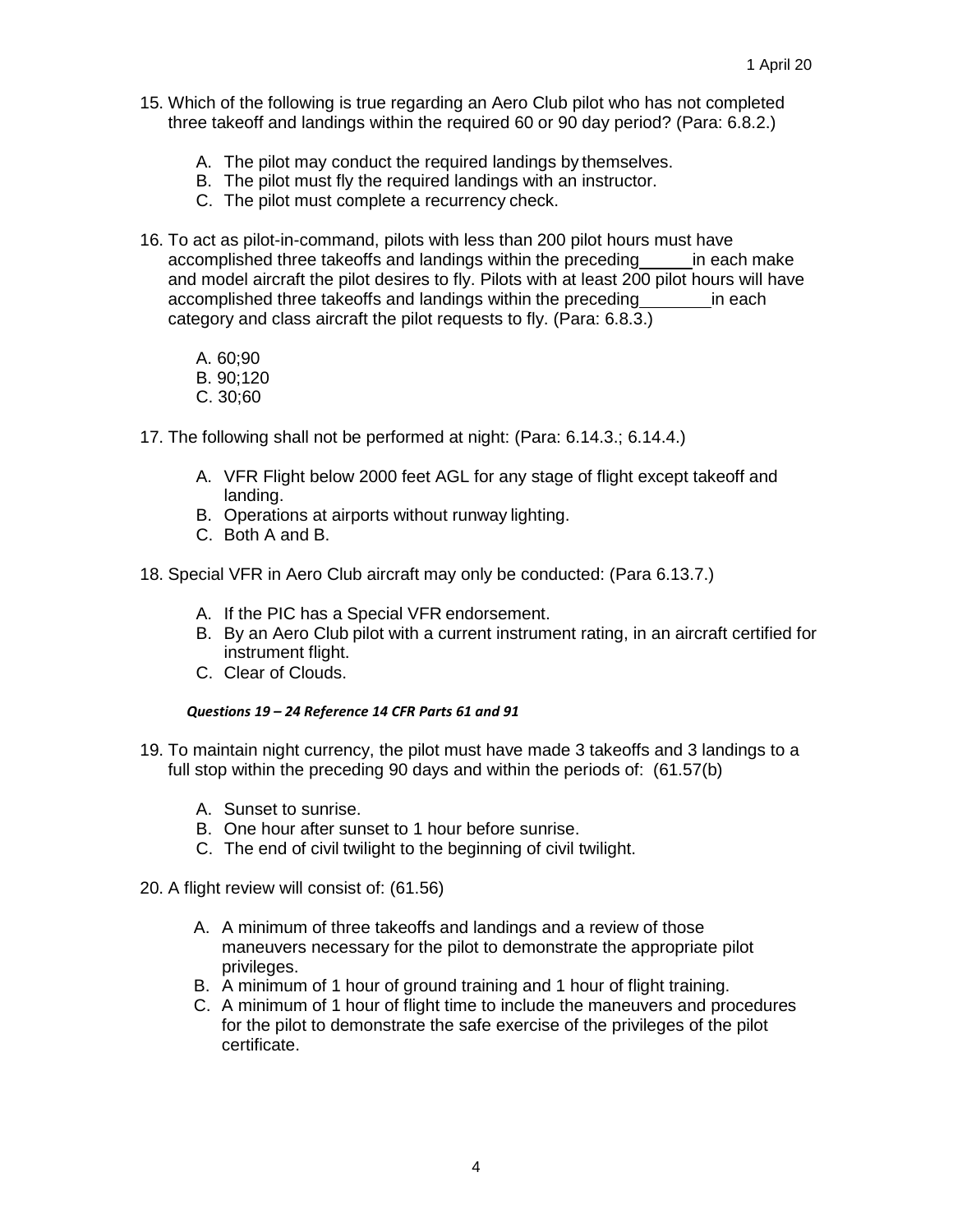- 21. Except when necessary for takeoff or landing, no person may operate and aircraft below the following altitudes: (91.119)
	- A. Below 500 feet above the surface in any area except over open water or in sparsely populated areas.
	- B. Below 1,000 feet above the highest obstacle within a horizontal radius of 2,000 feet of the aircraft in congested areas.
	- C. Both A and B above.
- 22. Each person must document and keep the following: (61.51)
	- A. Training and aeronautical experience to meet the requirements for a certificate, rating, or flight review and aeronautical experience required to meet recent flight experience.
	- B. All flight time when acting as Pilot in Command or as a Safety Pilot.
	- C. All flight time when acting as a passenger
- 23. No person may exercise privileges of an Airman Certificate, rating, endorsement, or authorization unless: (61.2)
	- A. That person has completed a flight review and required aeronautical recency requirements of FAR Part 61.
	- B. That person meets the appropriate airman and medical recency requirements of FAR Part 61.
	- C. That person has complied with the required aeronautical recency requirements of FAR Part 61.
- 24. While on base leg in an airport traffic pattern, you sight another airplane on final. The airplane that has the right-of-way is the one: (91.113)
	- A. On final approach, regardless of altitude.
	- B. That is the least maneuverable.
	- C. Which is closest to the landing threshold.

#### *Questions 25 – 26 Reference AFI 34-101*

- 25. Aero Club aircraft can only land at approved runways that are long, or the sum of the takeoff/landing ground roll, whichever is greater, and be wide. (Para: 10.43.3; 10.43.4.)
	- A. 1500 feet; 60 feet
	- B. 2000 feet; 50 feet
	- C. 2500 feet; 50 feet

26. Aero Club Members may not fly from the right seat solo unless: (Para: 10.28.3.3.)

- A. Checked out by a flight instructor during a local checkout.
- B. Enrolled in an instructor pilot training program and has been endorsed by a flight instructor for flight in either seat, flying under visual flight rules in the local area.
- C. Endorsed by a flight instructor for flight in either seat, regardless of area of flight.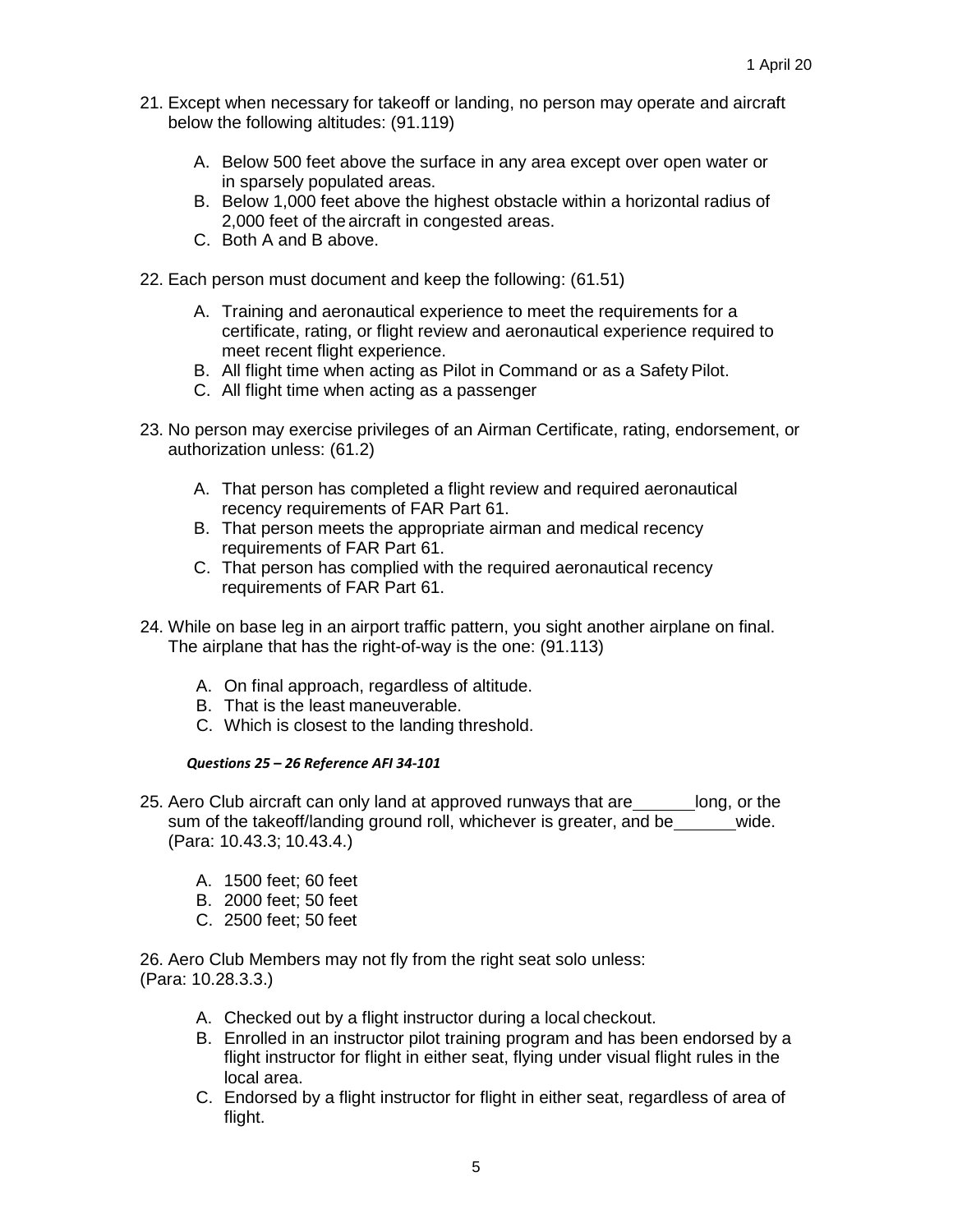#### *Questions 27 – 31 Reference FAA-H-8083-3B (Airplane Flying Handbook)*

- 27. Loss of control in-flight (LOC-I) is defined as: (Page 4-1)
	- A. A significant deviation of an aircraft from the intended flightpath and it often results from an airplane upset.
	- B. A failure to recover from any stall.
	- C. When an airplane is approaching a stall, has stalled, or is in an upset condition.
- 28. The objective of a good, stabilized final approach is to: (Page 8-4)
	- A. Descend at an angle and airspeed that permits the airplane to reach the desired touchdown point at an airspeed that results in minimum floating just before touchdown.
	- B. Descend once you are on final approach to the touchdown point at the 1,000 foot markers.
	- C. Descend to reach the desired touchdown point in a fully stalled condition.
- 29. If a true heading of 135  $\degree$  results in a ground track of 130  $\degree$  and a true airspeed of 135 knots results in a groundspeed of 140 knots, the wind would be from: (Chapter 16)
	- A.  $200^\circ$  and 13 knots.
	- B.  $019^\circ$  and 12 knots.
	- C.  $245^\circ$  and 13 knots
- 30. In the Northern Hemisphere, a magnetic compass will normally indicate a turn to toward the west if: (Chapter 8)
	- A. An aircraft is accelerated while on a north heading.
	- B. A left turn is entered from a north heading.
	- C. A right turn is entered from a north heading.
- 31. Which of the following is required to spin an aircraft? (Page 4-13)
	- A. Rapid loss of altitude.
	- B. High rate of rotation.
	- C. Stalled wing with a sideslip or yaw acting on an airplane at, or beyond, the actual stall.

#### *Question 32 References FAA-H-8083-25A (Pilot's Handbook of Aeronautical Knowledge)*

- 32. On a standard airspeed indicator, the bottom of the white arc indicates? (Page 8-9)
	- A. The lowest speed at which the airspeed indicator is calibrated for normal use
	- B. The maximum speed with the flaps extended
	- C. The stalling speed or the minimum steady flight speed in the landing configuration